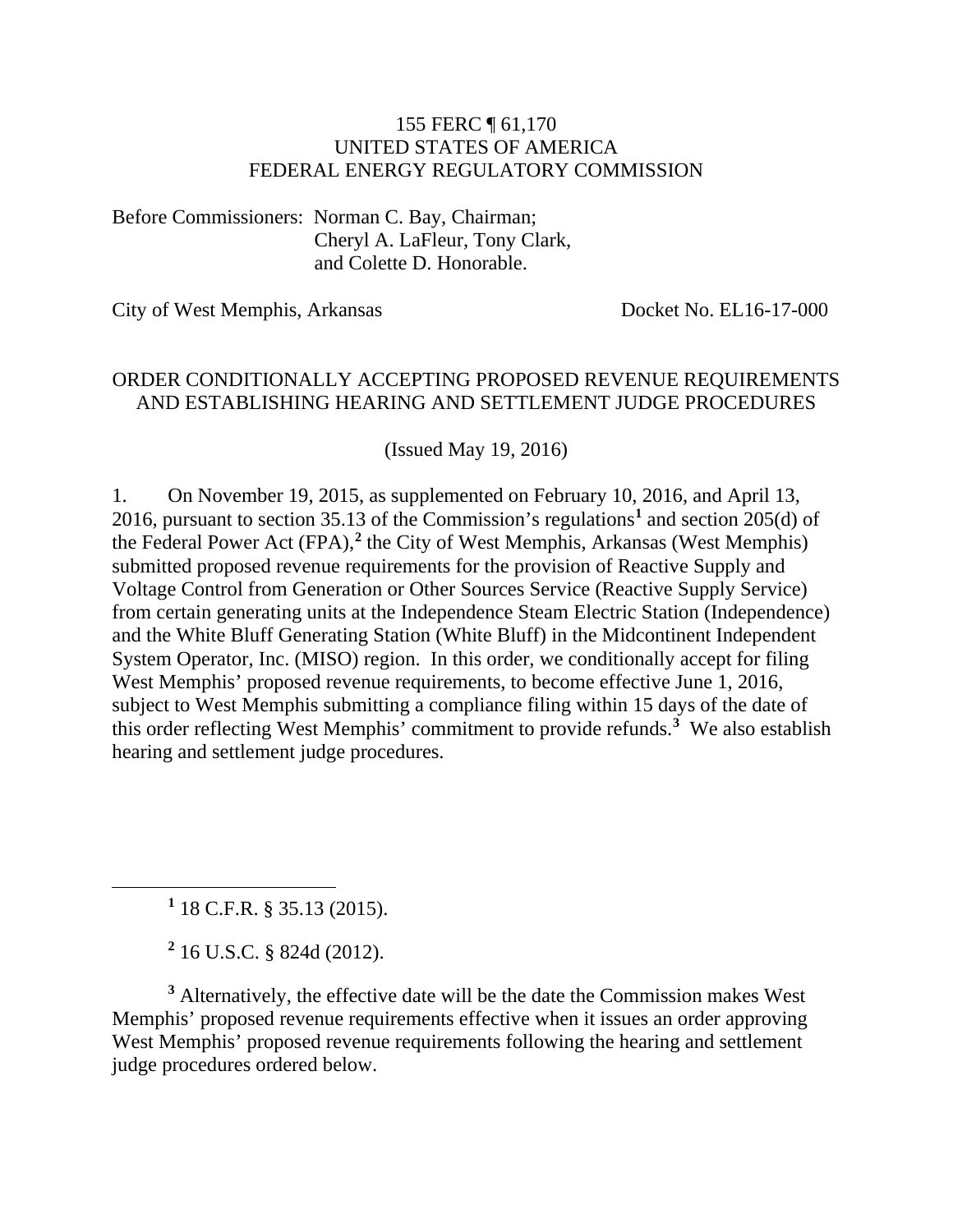### **I. West Memphis' Filing**

2. West Memphis states that it is an Arkansas First Class City, **[4](#page-1-0)** which owns and operates an electric utility. According to West Memphis, it holds ownership interests and/or rights to the output of multiple generating facilities including Independence and White Bluff. West Memphis states that it has been a Market Participant and asset owner in MISO as of December 19, 2013. West Memphis also states that it is a transmissiondependent utility on the transmission facilities owned by Entergy Arkansas, Inc. (Entergy Arkansas), which are in MISO.

3. West Memphis seeks to recover, pursuant to Schedule 2 of the MISO Open Access Transmission, Energy, and Operating Reserve Markets Tariff (MISO Tariff), cost-based revenue requirements for Reactive Supply Service provided in the Entergy Arkansas transmission pricing zones of MISO.**[5](#page-1-1)** The West Memphis generating units at issue in this proceeding are the following: (1) Independence Unit 1 and Independence Unit 2; and (2) White Bluff Unit 1 and White Bluff Unit 2. West Memphis states that it owns a one percent interest in each of the above units.<sup>[6](#page-1-2)</sup> West Memphis explains that, consistent with Commission precedent and Schedule 2, it is eligible to recover its costs of providing Reactive Supply Service to MISO upon establishing that it satisfies the relevant eligibility requirements.**[7](#page-1-3)**

4. West Memphis proposes that the annual revenue requirements for its MISO area generating units are the following:

**<sup>4</sup>** *See* Ark. Code Ann. § 14-37-104 (2015).

<span id="page-1-1"></span>**<sup>5</sup>** West Memphis November 19, 2015 Application, Transmittal at 2 (November 19 Application). West Memphis notes that it currently does not recover its costs of providing Reactive Supply Service from the Independence and White Bluff facilities. *Id.* n.5.

**<sup>6</sup>** *Id*. at 2.

<span id="page-1-0"></span> $\overline{a}$ 

<span id="page-1-3"></span><span id="page-1-2"></span>**<sup>7</sup>** West Memphis states that the eligibility requirements include obtaining Commission acceptance of the cost-based Reactive Supply Service revenue requirements and attaining Qualified Generator status with MISO. *Id.*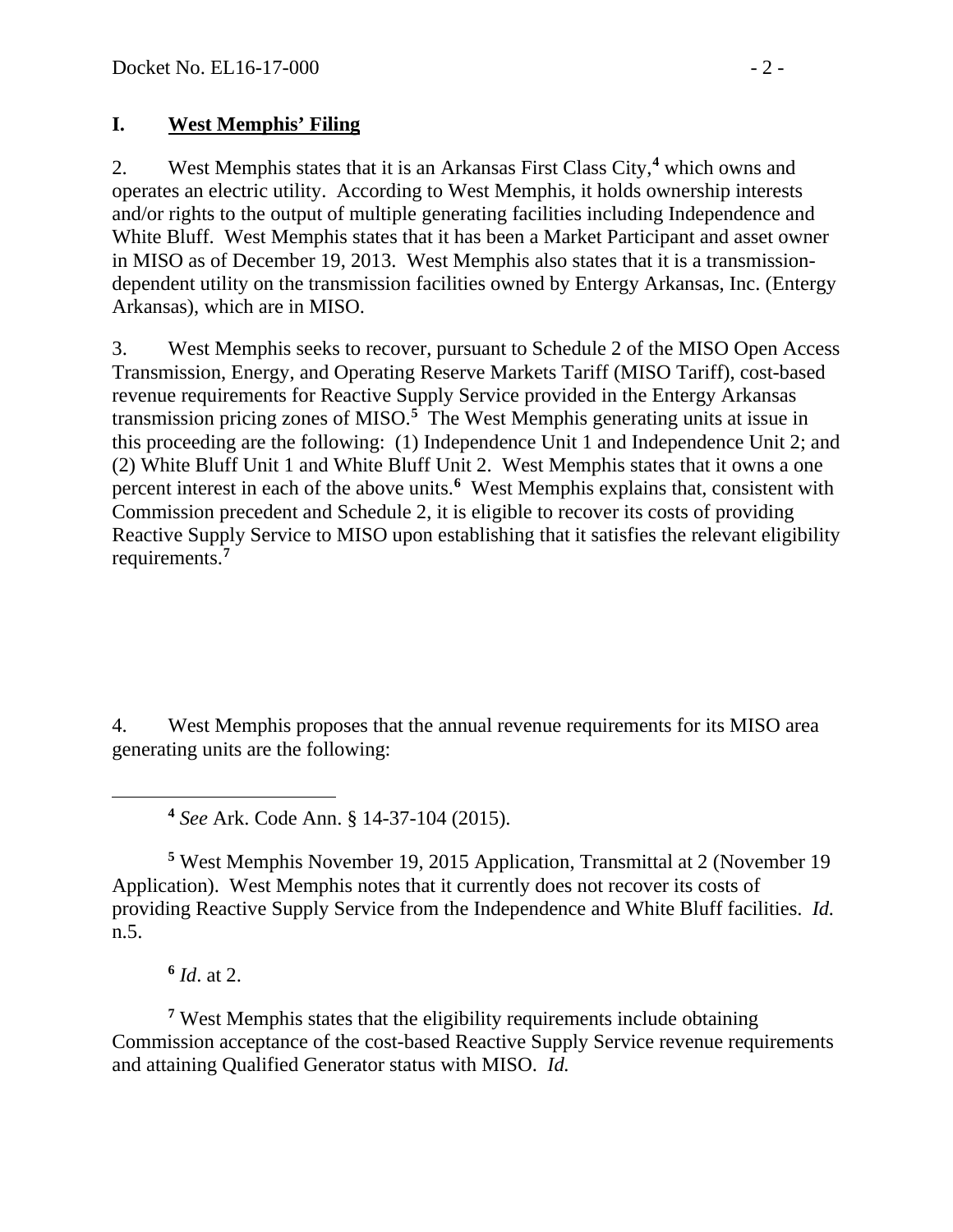$\overline{a}$ 

| Independence Unit 1              | \$8,457   |
|----------------------------------|-----------|
| Independence Unit 2              | \$13,003  |
| Independence Common <sup>8</sup> | \$282     |
| White Bluff Unit 1               | \$6,945   |
| White Bluff Unit 2               | \$7,105   |
| White Bluff Common               | $\Lambda$ |

The annual Reactive Supply Service revenue requirements for West Memphis' MISO area generating units total \$36,264.**[9](#page-2-1)**

5. West Memphis states that its proposed revenue requirements are calculated in accordance with the Commission's *American Electric Power Service Corp.* methodology (*AEP* Methodology), **[10](#page-2-2)** as shown by the testimony and accompanying attachments and workpapers of Mr. Alan C. Heintz. Under the *AEP* Methodology, Mr. Heintz developed the calculation by: (1) identifying all equipment associated with West Memphis' Reactive Supply Service capability in its one percent share in Independence and White Bluff (i.e., generator and exciter, step-up transformers, accessory electrical equipment, and balance of plant); (2) calculating the reactive allocator**[11](#page-2-3)** to be applied to the above equipment; (3) describing how the reactive allocator is applied to each category of equipment to determine the total Reactive Supply Service investment; and (4) calculating the fixed carrying charges also used to determine West Memphis' proposed Reactive Supply Service revenue requirements.**[12](#page-2-4)**

<span id="page-2-1"></span>**<sup>9</sup>** West Memphis February 10, 2016 Supplement, Ex. WM-5 (Feb. 10 Supplement).

<span id="page-2-2"></span>**<sup>10</sup>** November 19 Application, Transmittal at 3 (citing *Am. Elec. Power Serv. Corp.*, Opinion No. 440, 88 FERC ¶ 61,141, at 61,436 (1999), *order on reh'g*, 92 FERC ¶ 61,001 (2000)).

<span id="page-2-3"></span>**<sup>11</sup>** Mr. Heintz explains that the reactive allocator equals the square of the Reactive Supply Service rating (mega volt ampere reactive, or MVAR) divided by the square of the total power rating for each plant. November 19 Application, Transmittal, Ex. WM-1 at 7.

<span id="page-2-4"></span>**<sup>12</sup>** West Memphis also notes that its proposed revenue requirements are determined for each of the generating units, not for each generating station, most of which have more than one generating unit. November 19 Application, Transmittal at 3. *See also City (continued ...)*

<span id="page-2-0"></span>**<sup>8</sup>** Independence Common and White Bluff Common refer to shared aspects of the facilities separate from the generating units themselves.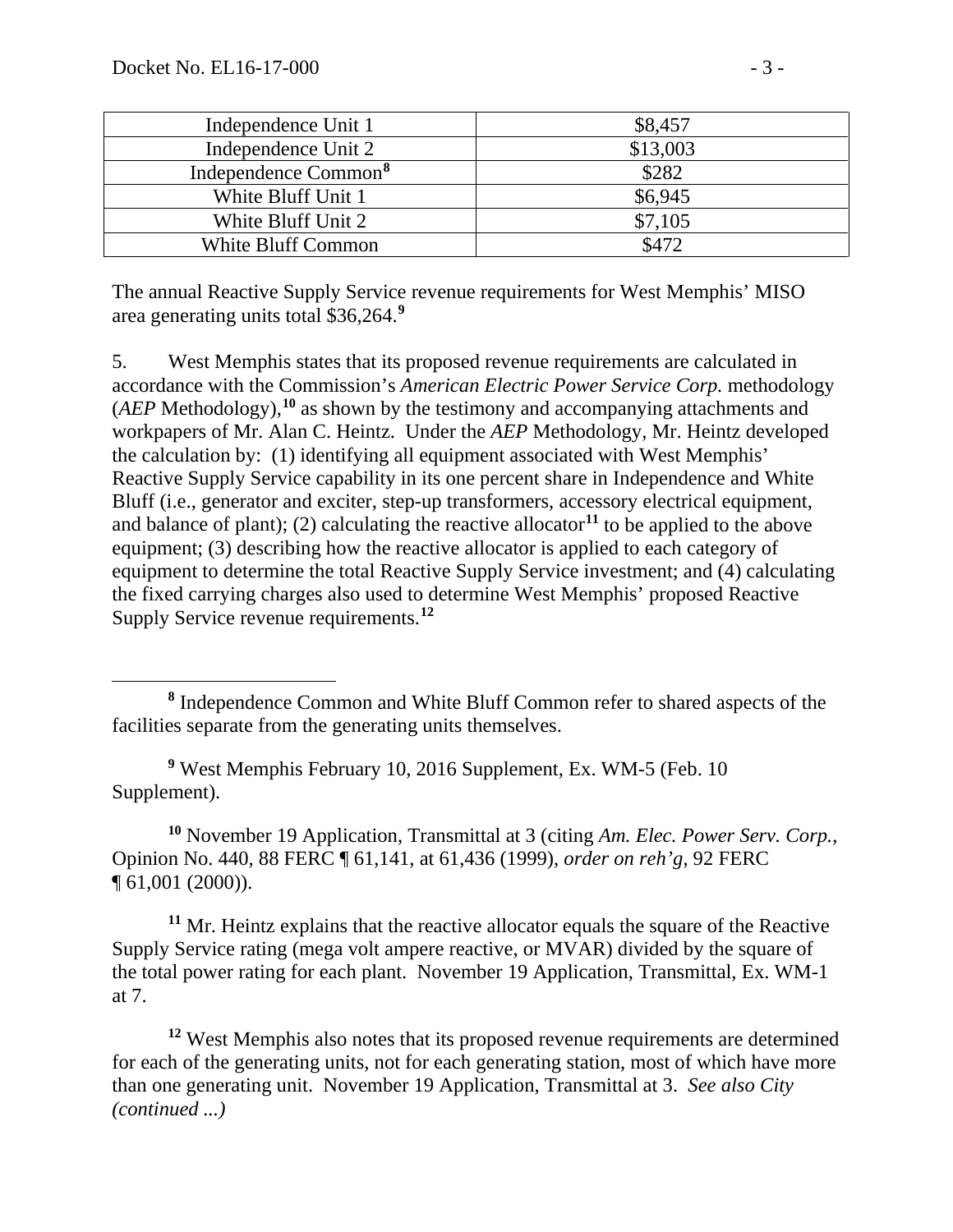6. West Memphis' proposed revenue requirements use a return on equity (ROE) of 10.57 percent. West Memphis explains that Commission precedent allows municipal utilities like West Memphis to use the presently effective ROE of the transmission owner with which they are interconnected (i.e., Entergy Arkansas), which would mean using the MISO ROE.**[13](#page-3-0)** West Memphis notes that the ROE is lower than the 12.38 percent requested by Entergy in its filing for Reactive Supply Service revenue requirements.**[14](#page-3-1)**

7. Additionally, West Memphis explains that, pursuant to Schedule 2, West Memphis will be eligible to recover its Reactive Supply Service costs on the first day of the month immediately following the Commission's acceptance of its revenue requirements, or the first day of the month if the Commission accepts its revenue requirements on the first day of the month. West Memphis requests that the Commission accept its proposed Reactive Supply Service revenue requirements effective as of the first day of the first month following Commission acceptance, so that West Memphis may begin recovering its Reactive Supply Service costs as soon as it obtains Qualified Generator status.**[15](#page-3-2)** West Memphis also proposes to make its Reactive Supply Service revenue requirements subject to the outcome of the MISO-wide ROE complaint proceeding in Docket No. EL15-45-000 and commits to provide refunds based on the outcome of that proceeding. **[16](#page-3-3)**

8. West Memphis submitted two supplements in addition to its original filing. In its February 10 Supplement, West Memphis states that revisions are limited to lines 8 and 16 of Schedule 3 of the workpapers and the resulting changes to the outputs of the workpapers. West Memphis also provided an excerpt from its financial statements showing its investment in Independence and White Bluff.**[17](#page-3-4)** In its supplement filed on

 $\overline{a}$ *Water and Light Plant of the City of Jonesboro*, 152 FERC ¶ 61,092 (2015) (*Jonesboro*).

<span id="page-3-0"></span>**<sup>13</sup>** West Memphis states that the Commission has permitted municipal utilities, like West Memphis, to utilize the Commission-approved MISO Tariff Attachment O ROE for the purpose of establishing their Reactive Supply Service revenue requirements under Schedule 2. November 19 Application, Transmittal at 3-4.

<span id="page-3-1"></span>**<sup>14</sup>** *Id*. at 4 (citing *Entergy La., LLC*, 150 FERC ¶ 61,135 (2015); *ITC Holdings Corp.*, 143 FERC ¶ 61,257, at PP 60-61 (2013)). *See also Jonesboro*, 152 FERC ¶ 61,092; *Entergy La., LLC*, 145 FERC ¶ 61,219 (2013).

<span id="page-3-3"></span><span id="page-3-2"></span>**<sup>15</sup>** West Memphis states that it will certify to MISO its eligibility for status as a Qualified Generator pursuant to MISO Tariff Schedule 2 and that it satisfies the technical criteria identified in Schedule 2. November 19 Application, Transmittal at 2 n.6.

**<sup>16</sup>** *Id.* at 4.

<span id="page-3-4"></span>**<sup>17</sup>** February 10 Supplement, Exs. WM-5, WM-6.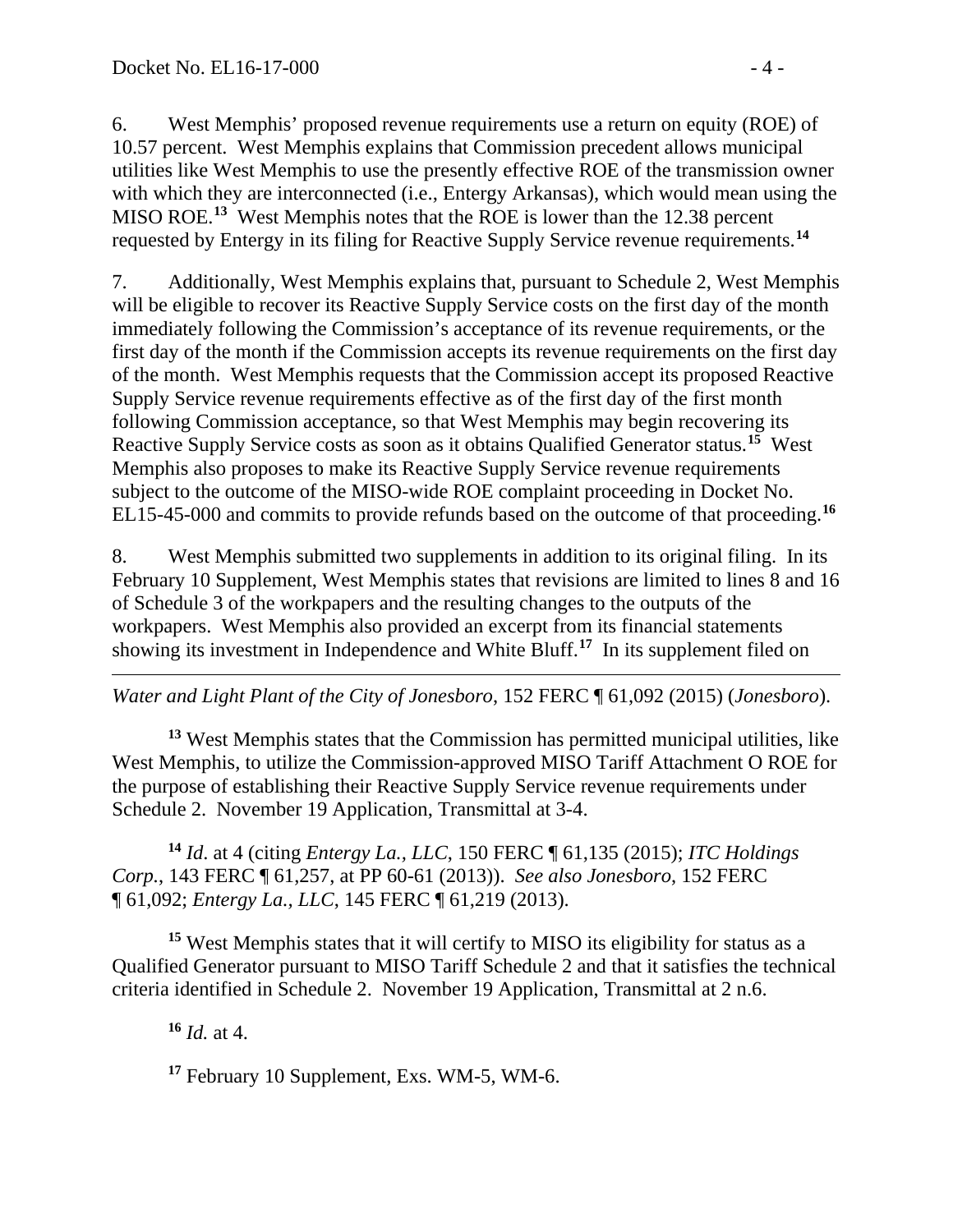April 13, 2016, West Memphis provided, among other things, nameplate and testing data on the Reactive Supply Service capability of Independence and White Bluff.**[18](#page-4-0)**

## **II. Notice and Responsive Pleadings**

9. Notice of West Memphis' filing was published in the *Federal Register*, 80 Fed. Reg. 74,100 (2015), with interventions and protests due on or before December 11, 2015. Entergy filed a motion to intervene on December 1, 2015. Notice of West Memphis' February 10 Supplement was published in the *Federal Register*, 81 Fed. Reg. 8191 (2016), with interventions and protests due on or before February 17, 2016. Notice of West Memphis' April 13 Supplement was published in the *Federal Register*, 81 Fed. Reg. 23,289 (2016), with interventions and protests due on or before April 20, 2016. None was filed.

### **III. Discussion**

<span id="page-4-0"></span> $\overline{a}$ 

# **A. Procedural Matters**

10. Pursuant to Rule 214 of the Commission's Rules of Practice and Procedure, 18 C.F.R. § 385.214 (2015), Entergy's timely, unopposed motion to intervene serves to make it a party to this proceeding.

# **B. Substantive Matters**

11. West Memphis' proposed revenue requirements for Reactive Supply Service raise issues of material fact that cannot be resolved based on the record before us, and that are more appropriately addressed in the hearing and settlement judge procedures ordered below. For example, West Memphis' revenue requirements are calculated using the

nameplate MVAR capability and, therefore, do not account for the degradation of the facilities' current MVAR capability compared to the nameplate MVAR capability.**[19](#page-4-1)**

12. Our preliminary analysis indicates that West Memphis' proposed revenue requirements have not been shown to be just and reasonable and may be unjust,

**<sup>18</sup>** West Memphis April 13, 2016 Supplement at 2 (April 13 Supplement).

<span id="page-4-1"></span><sup>&</sup>lt;sup>19</sup> The Commission recently provided guidance on establishing or revising rates for Reactive Supply Service. *See Wabash Valley Power Ass'n, Inc.*, 154 FERC ¶ 61,246, at PP 23-28 (2016); *Wabash Valley Power Ass'n, Inc.*, 154 FERC ¶ 61,245, at PP 24-29 (2016).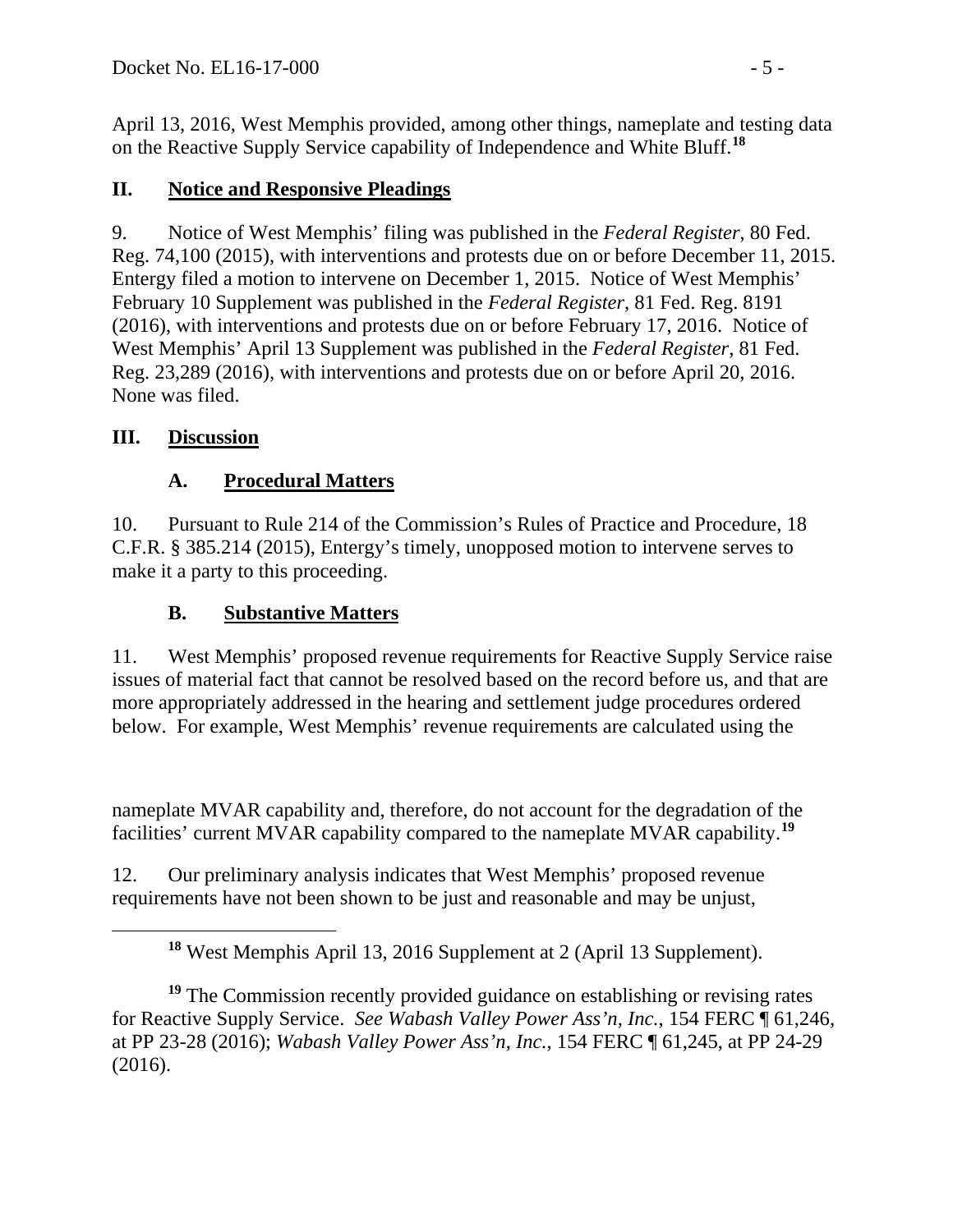unreasonable, unduly discriminatory or preferential, or otherwise unlawful. Accordingly, we conditionally accept West Memphis' proposed revenue requirements for filing, to be effective June 1, 2016, subject to West Memphis submitting a compliance filing within 15 days of the date of this order reflecting West Memphis' commitment to provide refunds as of June 1, 2016, to the extent it receives revenues for the Reactive Supply Service that exceed the amount ultimately found to be just and reasonable, and set the proposed revenue requirements for hearing and settlement judge procedures.**[20](#page-5-0)** Alternatively, if such a compliance filing is not submitted, the effective date will be the date the Commission makes the proposed revenue requirements effective when it issues an order approving the proposed revenue requirements following the hearing and settlement judge procedures ordered below.**[21](#page-5-1)**

13. In addition, while West Memphis commits to provide refunds based on the outcome of the proceeding in Docket No. EL15-45-000, we note that, procedurally, an outcome in the complaint proceeding in Docket No. EL14-12-000 will also impact the complaint proceeding in Docket No. EL15-45-000. As a result, we accept West Memphis' proposed revenue requirements subject to the outcome of the proceedings in Docket No. EL14-12-000 as well as Docket No. EL15-45-000.

14. While we are setting these matters for a trial-type evidentiary hearing, we encourage the participants to make every effort to settle their dispute before hearing procedures commence. To aid the participants in their settlement efforts, we will hold the hearing in abeyance and direct that a settlement judge be appointed, pursuant to Rule 603 of the Commission's Rules of Practice and Procedure.**[22](#page-5-2)** If the participants desire, they may, by mutual agreement, request a specific judge as the settlement judge in the proceeding; otherwise, the Chief Judge will select a judge for this purpose.**[23](#page-5-3)** The

<span id="page-5-1"></span>**<sup>21</sup>** We note that in other instances the Commission has established a prospective effective date when non-public utilities have submitted their proposals for cost recovery for Commission review without committing to provide refunds. *See Lively Grove Energy Partners, LLC, 140 FERC*  $\sqrt{61,252}$ , at P 2 (2012).

**<sup>22</sup>** 18 C.F.R. § 385.603 (2015).

<span id="page-5-3"></span><span id="page-5-2"></span><sup>23</sup> If the participants decide to request a specific judge, they must make their joint request to the Acting Chief Judge by telephone at (202) 502-8500 within five days of this *(continued ...)*

<span id="page-5-0"></span> $\overline{a}$ **<sup>20</sup>** While West Memphis commits to provide refunds based on the outcome of the proceeding in Docket No. EL15-45-000, West Memphis did not otherwise commit to make refunds for any Reactive Supply Service revenues that may exceed the amount ultimately found to be just and reasonable.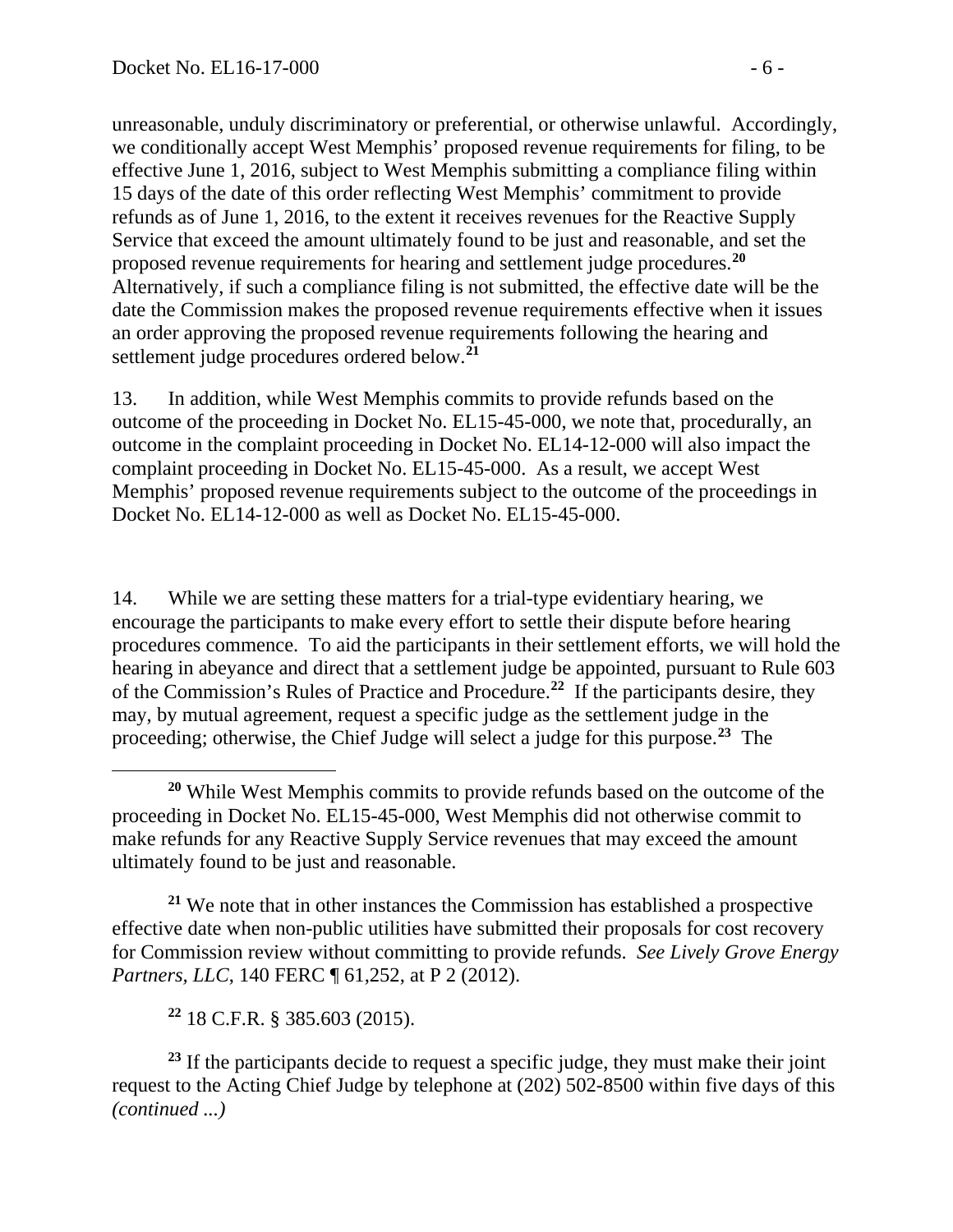settlement judge shall report to the Chief Judge and the Commission within thirty days of the date of the appointment of the settlement judge, concerning the status of settlement discussions. Based on this report, the Chief Judge shall provide the participants with additional time to continue their settlement discussions or provide for commencement of a hearing by assigning the case to a presiding judge.

#### The Commission orders:

 $\overline{a}$ 

(A) West Memphis' proposed revenue requirements are hereby conditionally accepted for filing, to become effective June 1, 2016, subject to the outcome of the proceedings in Docket Nos. EL14-12-000 and EL15-45-000 and subject to West Memphis submitting a compliance filing within 15 days of the date of this order reflecting West Memphis' commitment to provide refunds as of June 1, 2016. Alternatively, the effective date will be the date the Commission makes the proposed revenue requirements effective when it issues an order approving the proposed revenue requirements following hearing and settlement judge procedures, as discussed in the body of this order.

(B) Pursuant to the authority contained in and subject to the jurisdiction conferred upon the Federal Energy Regulatory Commission by section 402(a) of the Department of Energy Organization Act and the FPA, particularly sections 205 and 206 thereof, and pursuant to the Commission's Rules of Practice and Procedure and the regulations under the FPA (18 C.F.R. Chapter I), a public hearing shall be held concerning the justness and reasonableness of West Memphis' revenue requirements, as discussed in the body of this order. However, the hearing shall be held in abeyance to provide time for settlement judge procedures, as discussed in Ordering Paragraphs (C) and (D) below.

(C) Pursuant to Rule 603 of the Commission's Rules of Practice and Procedure, 18 C.F.R. § 385.603 (2015), the Chief Administrative Law Judge is hereby directed to appoint a settlement judge in this proceeding within fifteen (15) days of the date of this order. Such settlement judge shall have all powers and duties enumerated in Rule 603 and shall convene a settlement conference as soon as practicable after the Chief Judge designates the settlement judge. If the participants decide to request a specific judge, they must make their request to the Chief Judge within five (5) days of the date of this order.

order. The Commission's website contains a list of Commission judges available for settlement proceedings and a summary of their background and experience (http://www.ferc.gov/legal/adr/avail-judge.asp).